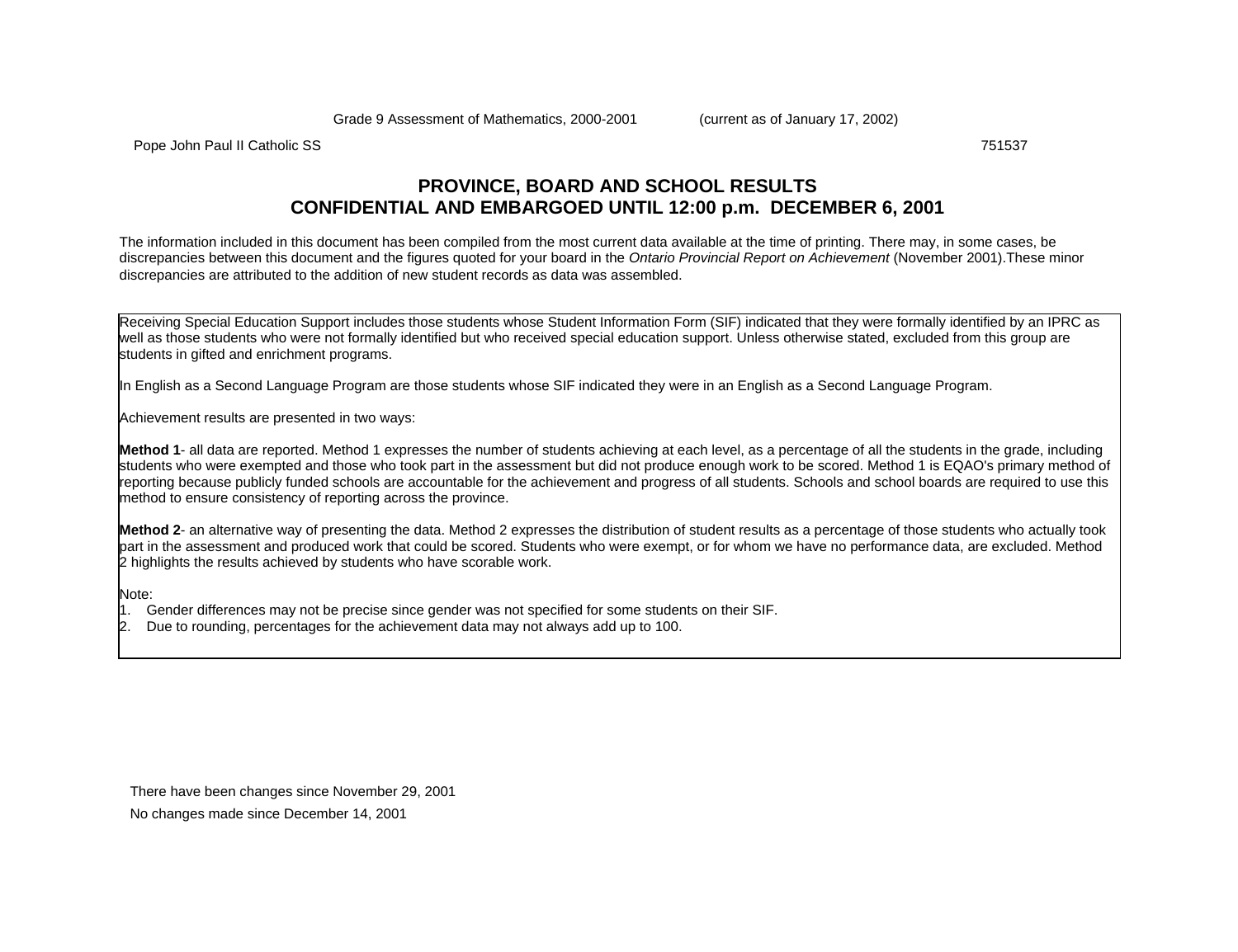|                 | Academic | <b>Applied</b> | <b>Locally Developed Courses</b> |
|-----------------|----------|----------------|----------------------------------|
| <b>Schools</b>  |          |                |                                  |
| <b>Students</b> | 265      | 58             |                                  |

(students in Locally Developed Courses did not participate in the Assessment)

#### **English as a Second Language**

- in an ESL Program **2%**
- **93%** not in an ESL Program
- not specified (includes students with no Student Information Form) **5%**

- participated in the first semester **47%**
- participated in the second semester **53%**
- in a full-year program (wrote in June) **0%**
- wrote in June, semester / full-year status unknown **<1%**

#### **Accommodations / Special Provisions**

- exempt **<1%**
- wrote with accommodations **1%**
- wrote with special provisions **1%**
- wrote with both accommodations and special provisions **<1%**
- wrote with no accommodations or special provisions **93%**
- **Semester / Full Year Semester / Full Year Semester / Full Year Semester / Full Year Semester / Full Year Semester / Full Year Semester / Full Year Semester / Full Year Semester / Full Year Semester / Ful 5%**

### **Special Education**

- **12%** in Special Education
- **83%** not in Special Education
- **5%** unknown (includes students with no Student Information Form)

A dash is used where the number of students in a group is fewer than five and results are not reported. Method 1 includes students who were exempted and students for whom no data were collected. Method 2 excludes students who were exempted and students who did not complete any work during the assessment, i.e., No Data.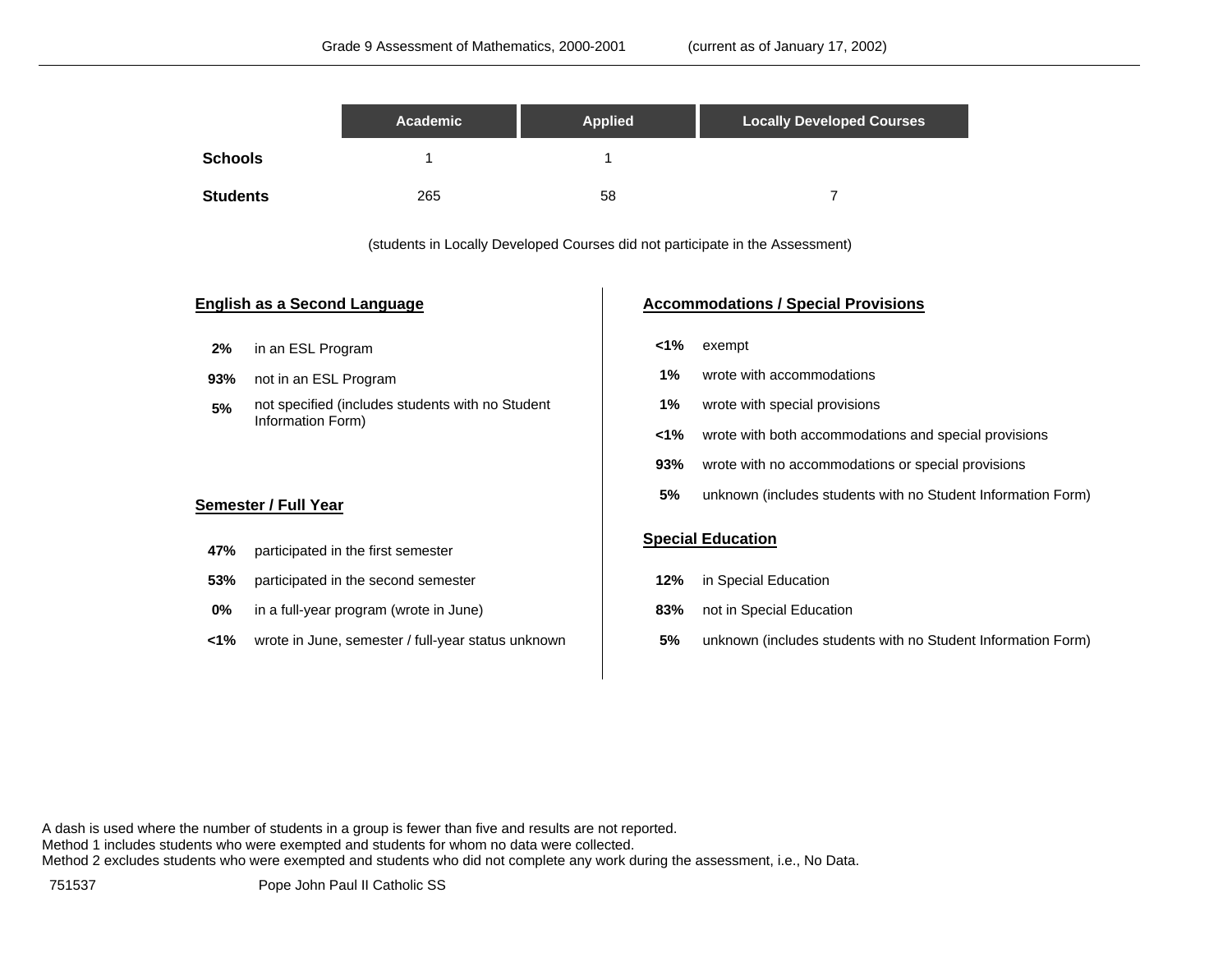

Method 1 includes students who were exempted and students for whom no data were collected.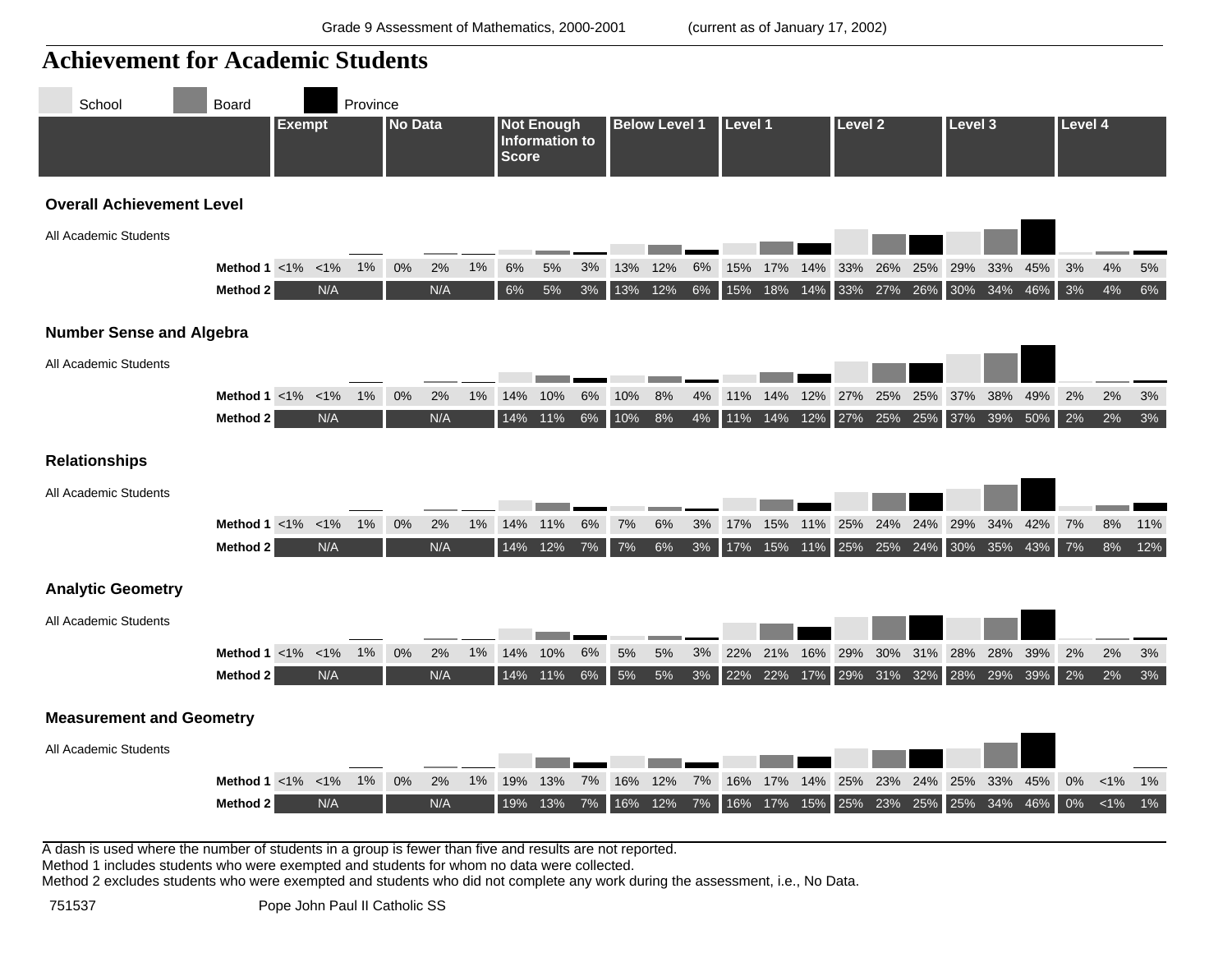

Method 1 includes students who were exempted and students for whom no data were collected.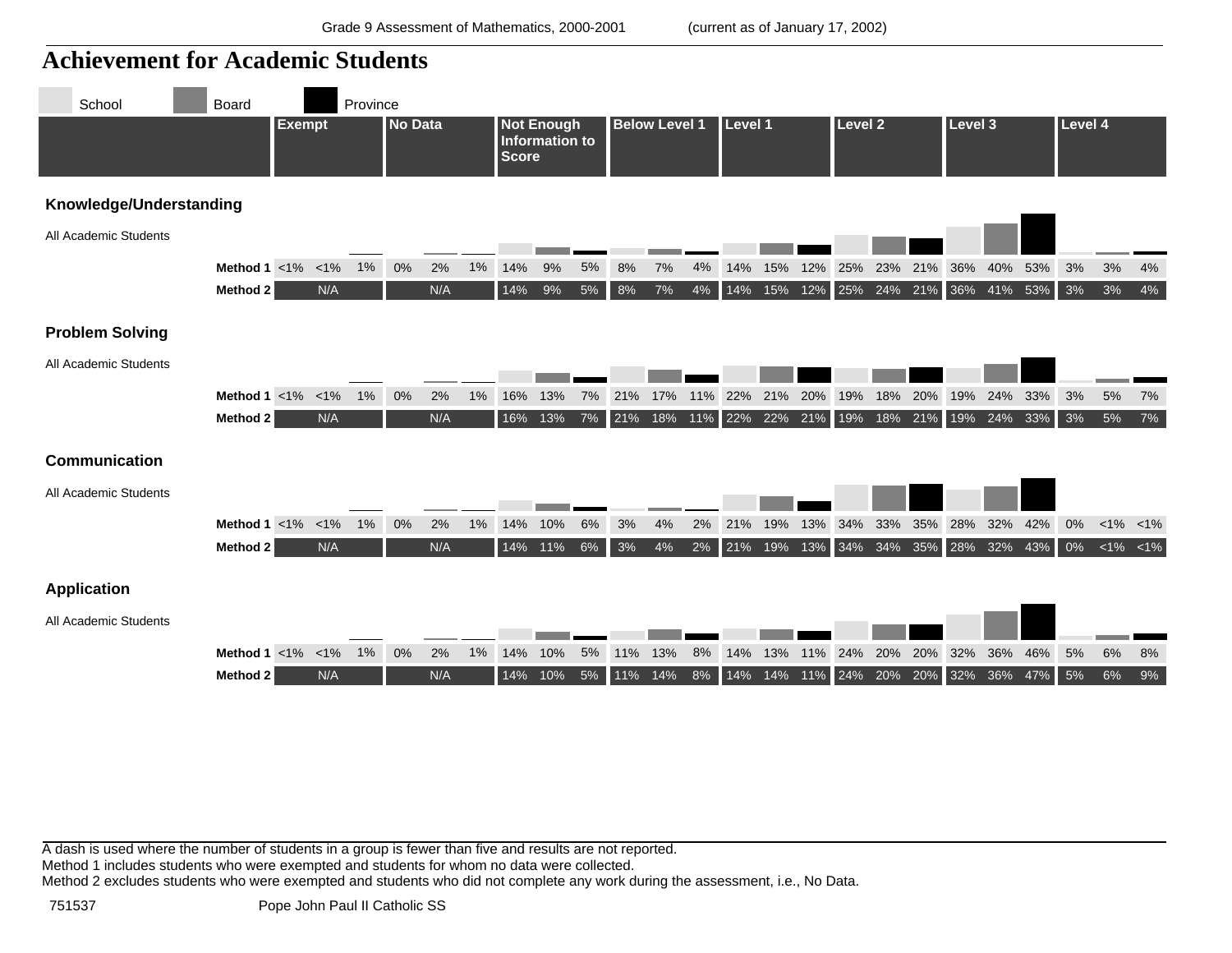

| students |
|----------|
|----------|

| ucation  |       |         |       |       |     |       |    |                                                                |    |     |     |    | <u>e de la componenta</u> |  |  |                                 |     |    |    |    |
|----------|-------|---------|-------|-------|-----|-------|----|----------------------------------------------------------------|----|-----|-----|----|---------------------------|--|--|---------------------------------|-----|----|----|----|
| Method 1 | $0\%$ | $< 1\%$ | $1\%$ | $0\%$ | 2%  | $1\%$ | 5% | 5%                                                             | 2% | 13% | 11% | 5% |                           |  |  | 15% 17% 14% 33% 26% 25% 31% 34% | 46% | 3% | 5% | 6% |
| Method 2 |       | N/A     |       |       | N/A |       | 5% | 5% 3% 13% 12% 6% 15% 17% 14% 33% 27% 26% 31% 34% 47% 3% 5% 34% |    |     |     |    |                           |  |  |                                 |     |    |    | 6% |

Method 1 includes students who were exempted and students for whom no data were collected.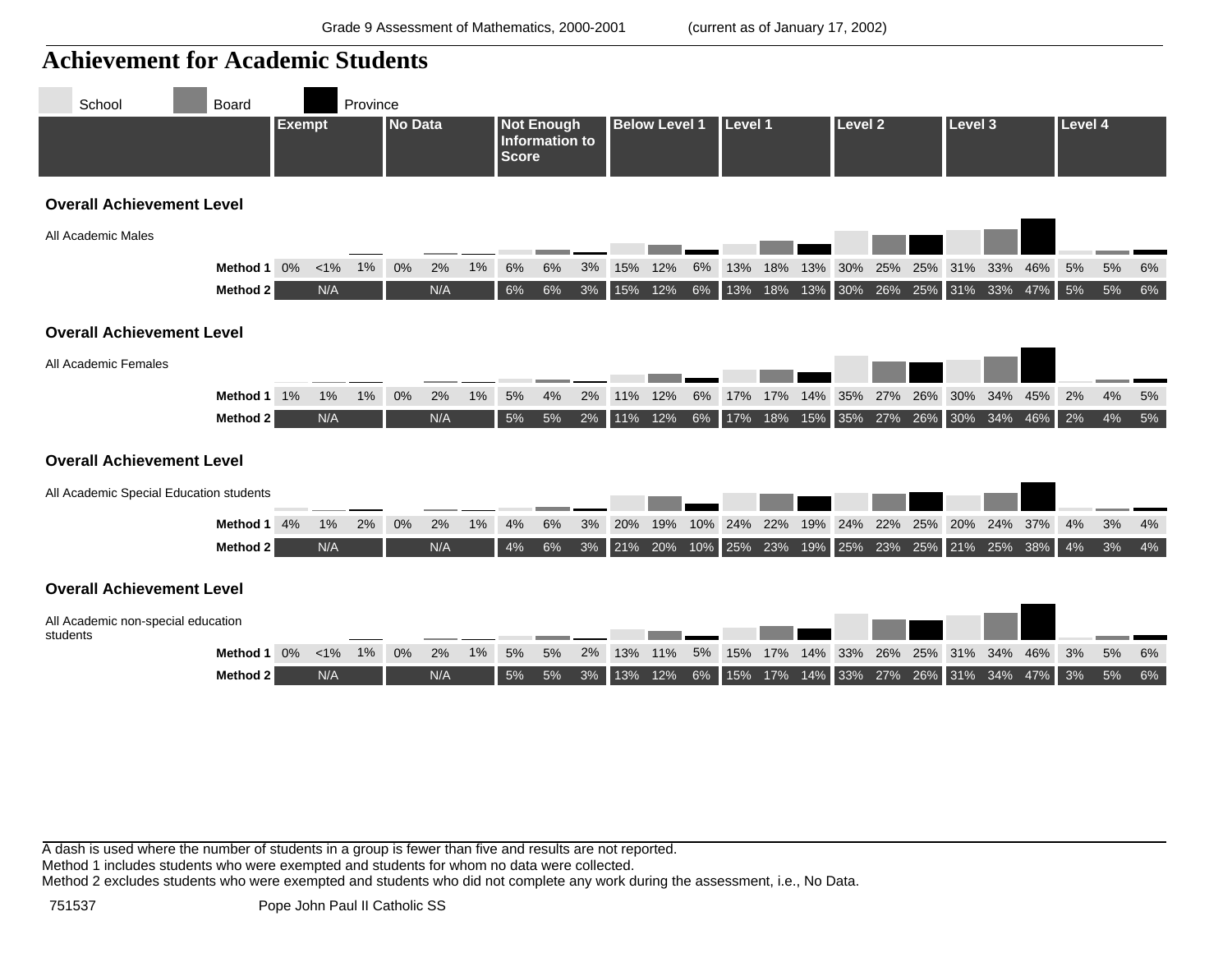#### **Achievement for Academic Students Exempt No Data Not Enough Information to Score Below Level 1 Level 1 Level 2 Level 3 Level 4** School Board **Board** Province **Overall Achievement Level** - 9% 15% - 1% 1% - 6% 4% - 19% 11% - 16% 14% - 17% 19% - 23% 30% -- 7% 5% - 21% 14% - 18% 16% - 19% 22% - 26% 35% -9% 15% - 1% 1% - 6% 4% - 19% 11% - 16% 14% - 17% 19% - 23% 30% - 8% 7% N/A N/A 7% 5% 21% 14% 18% 16% 19% 22% 26% 35% 9% 8% **Method 1 Method 2** All Academic ESL students **Overall Achievement Level** - - -1% -1% - - -2% - 1% - - 5% - 2% - - -12% 6% - - -17% 14% - - -26% - - -33% - - -33% - - -17% -- 5% 3% | - 12% 6% | - 18% 14% | - 27% 26% | - 34% 47% | -<1% <1% 2% 1% 5% 2% 12% 6% 17% 14% 26% 25% 33% 46% 4% 5% N/A N/A 5% 3% 12% 6% 18% 14% 27% 26% 34% 47% 4% 6% **Method 1 Method 2** All Academic non-ESL students

### **Overall Achievement Level**



# **Overall Achievement Level**

| c Semester 2 students |       |       |         |       |     |          |  |  |  | <u>an mara 1986</u>                                        |  |  | <u> Landis San Timor de la</u> |  |          |                                                                  |
|-----------------------|-------|-------|---------|-------|-----|----------|--|--|--|------------------------------------------------------------|--|--|--------------------------------|--|----------|------------------------------------------------------------------|
| Method 1              | $1\%$ | $1\%$ | $< 1\%$ | $0\%$ |     | $1\%$ 1% |  |  |  | 5% 5% 2% 14% 12% 5% 16% 18% 14% 35% 26% 25% 29% 34% 47% 1% |  |  |                                |  | $4\%$ 5% |                                                                  |
| Method 2              |       | N/A   |         |       | N/A |          |  |  |  |                                                            |  |  |                                |  |          | 5% 5% 2% 14% 12% 5% 16% 18% 15% 35% 27% 25% 29% 34% 48% 1% 4% 5% |

## **Overall Achievement Level**



A dash is used where the number of students in a group is fewer than five and results are not reported.

Method 1 includes students who were exempted and students for whom no data were collected.

Method 2 excludes students who were exempted and students who did not complete any work during the assessment, i.e., No Data.

All Academi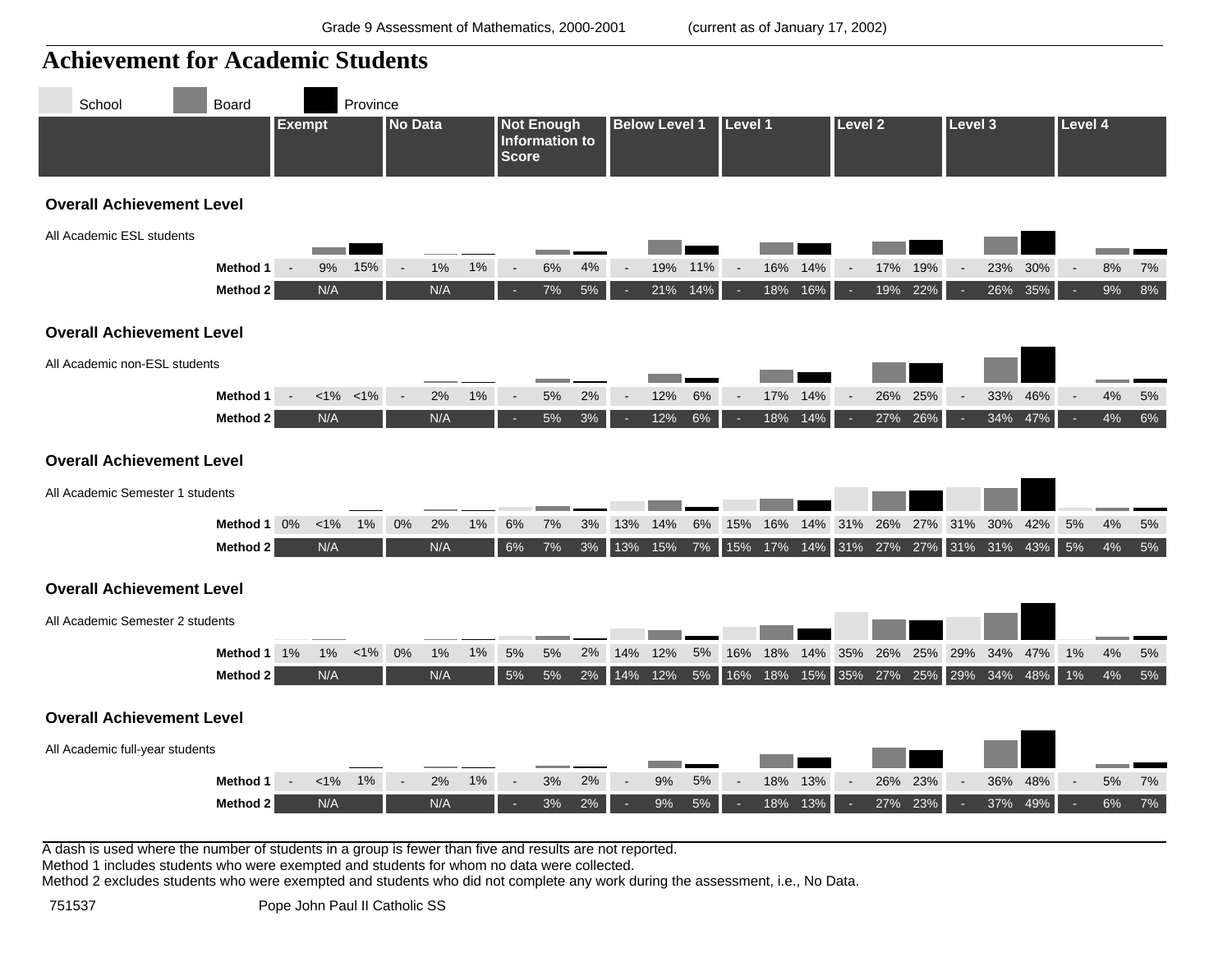

Method 1 includes students who were exempted and students for whom no data were collected.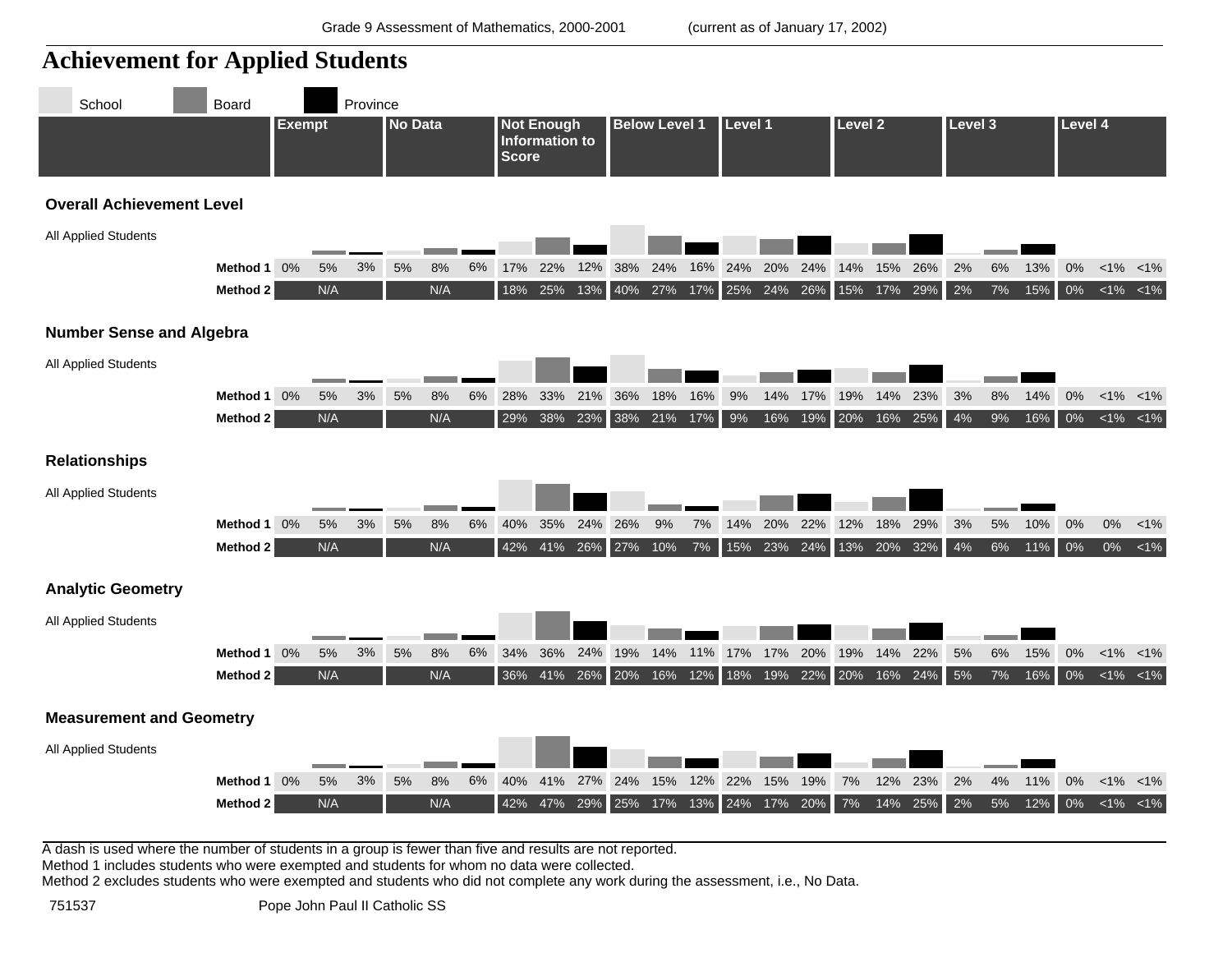

Method 1 includes students who were exempted and students for whom no data were collected.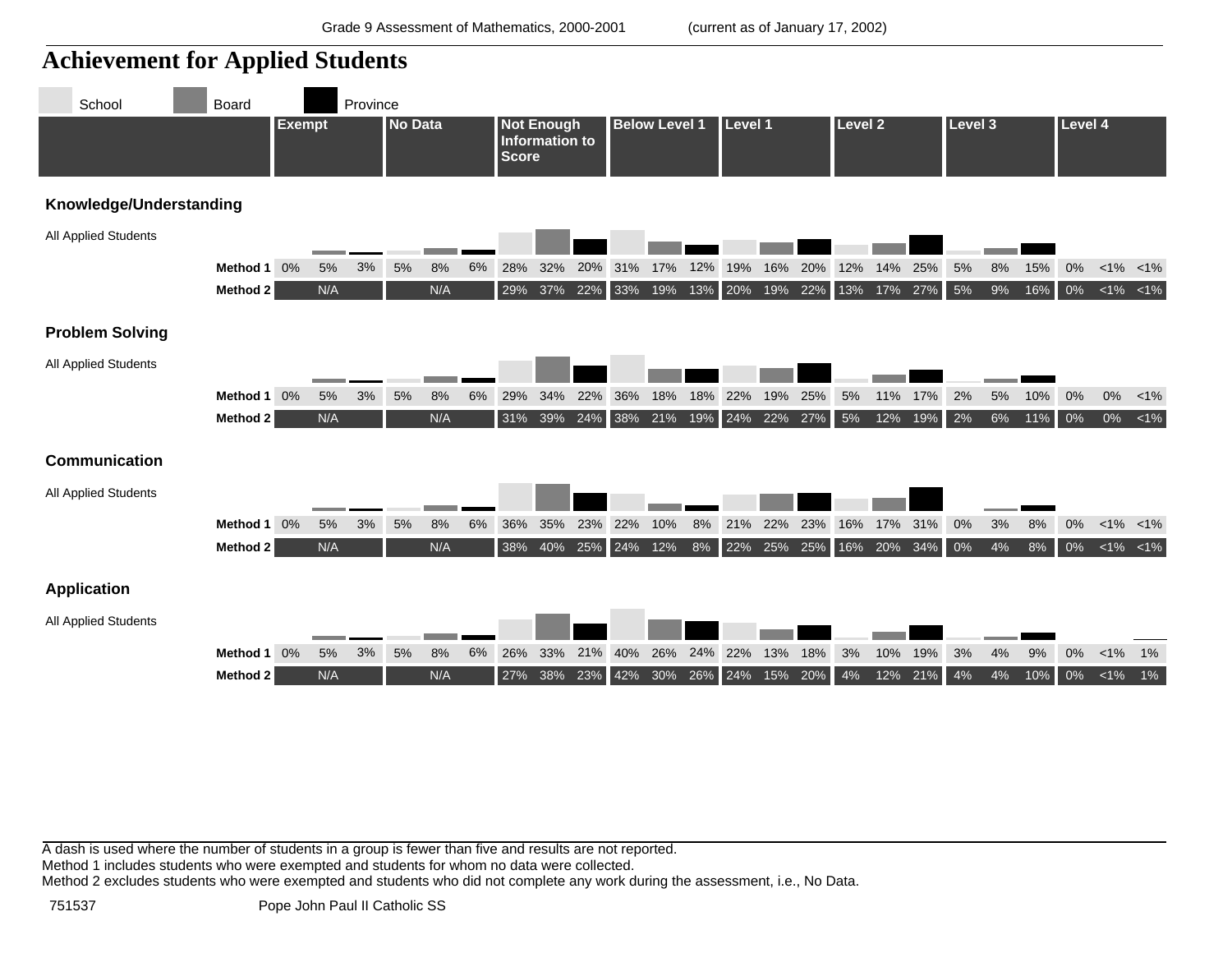

Method 1 includes students who were exempted and students for whom no data were collected.